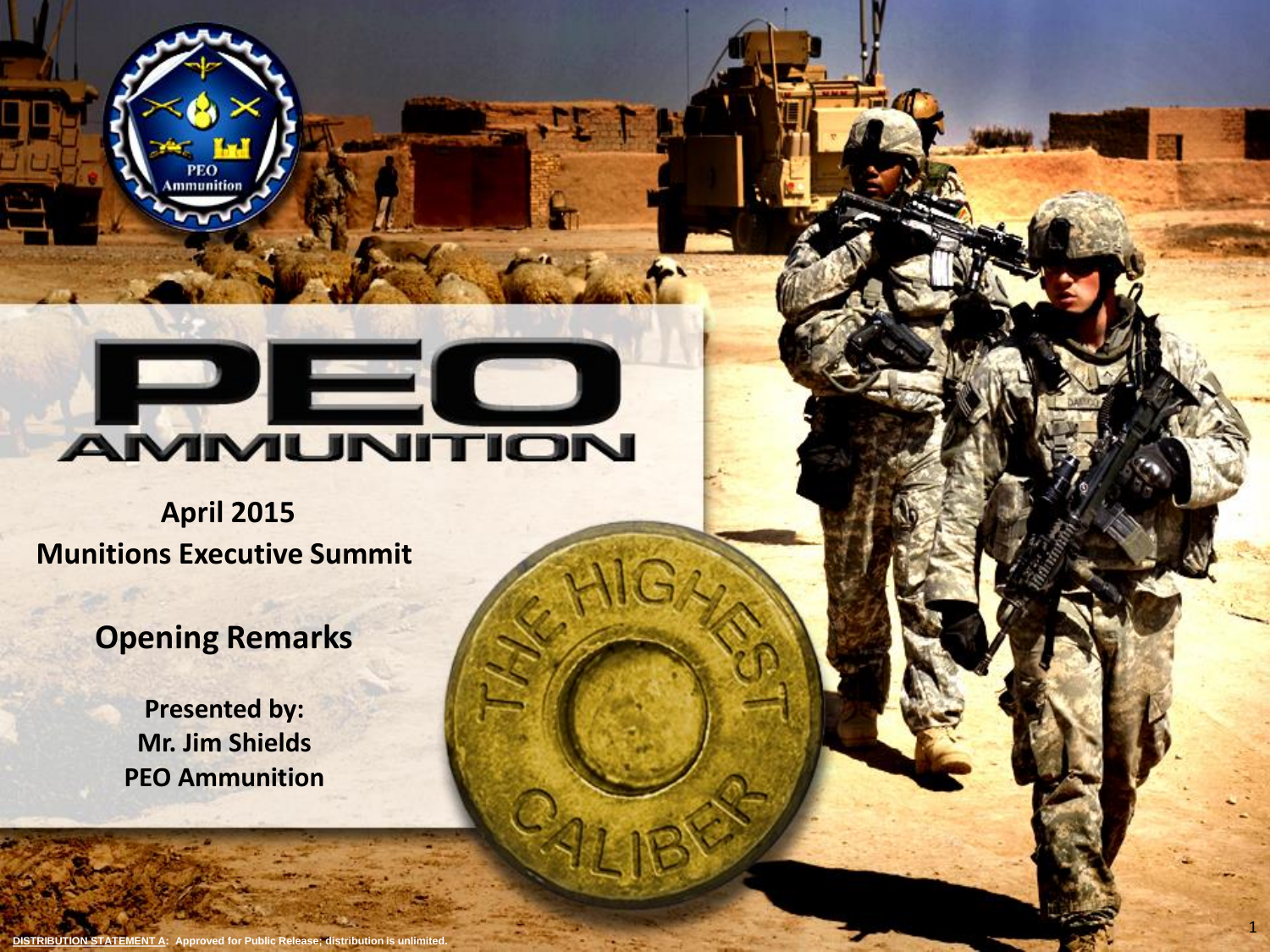

# **Ammunition Enterprise**

**Director, Armament Research, Development & Engineering Center**



**Picatinny (Army Materiel Command)**

## **Mr. John Hedderich Mr. James Shields**

ROLES

LEADERSHIP

Empower, unburden and protect the Warfighter by providing superior armaments solutions that dominate the battlefield.

### **RESEARCH & DEVELOPMENT:**

- Life-cycle engineering support lead
- Manage/execute Tech Base (BA6.1-6.3)
- Rapid Prototyping & Manufacturing Process Development
- System Engineering & Integration
- R&D Evaluation & Experimentation
- Ammunition Packaging, Handling, Storage, and Transportation R&D
- Quality Engineering/System Safety (Products)
- Matrix Support to PMs

**Program Executive Officer**



**Picatinny**

**(Assistant Secretary of the Army for Acquisition, Logistics & Technology)**

Develop, equip, and sustain lethal armament and protective systems enabling joint warfighter dominance.

### **ACQUISITION:**

- Single Manager for Conventional Ammo
- Systems Development
- Acquisition Strategy
- Hardware Production
- Components for Renovation
- Ammunition Peculiar Equipment (Maintenance Support)
- Research Development Test & Evaluation
- Industrial Base
- Demilitarization/Disposal

**Joint Munitions Commander**



**Rock Island (Army Materiel Command)**

**BG Kristin French**

Provide America's Joint Forces with ready, reliable and lethal munitions at the right place and time in a cost effective manner to enable successful military operations.

### **LOGISTICS/SUSTAINMENT**

- Receipt / Issue
- Storage / Distribution Mgmt.
- Inventory / Accountability
- Safety / Security
- Quality Assurance (Ammunition Stockpile Reliability Program/Surveillance)
- Maintenance
- Transportation
- Operations & Maintenance Army Program/ /Budget / Receive
- Funding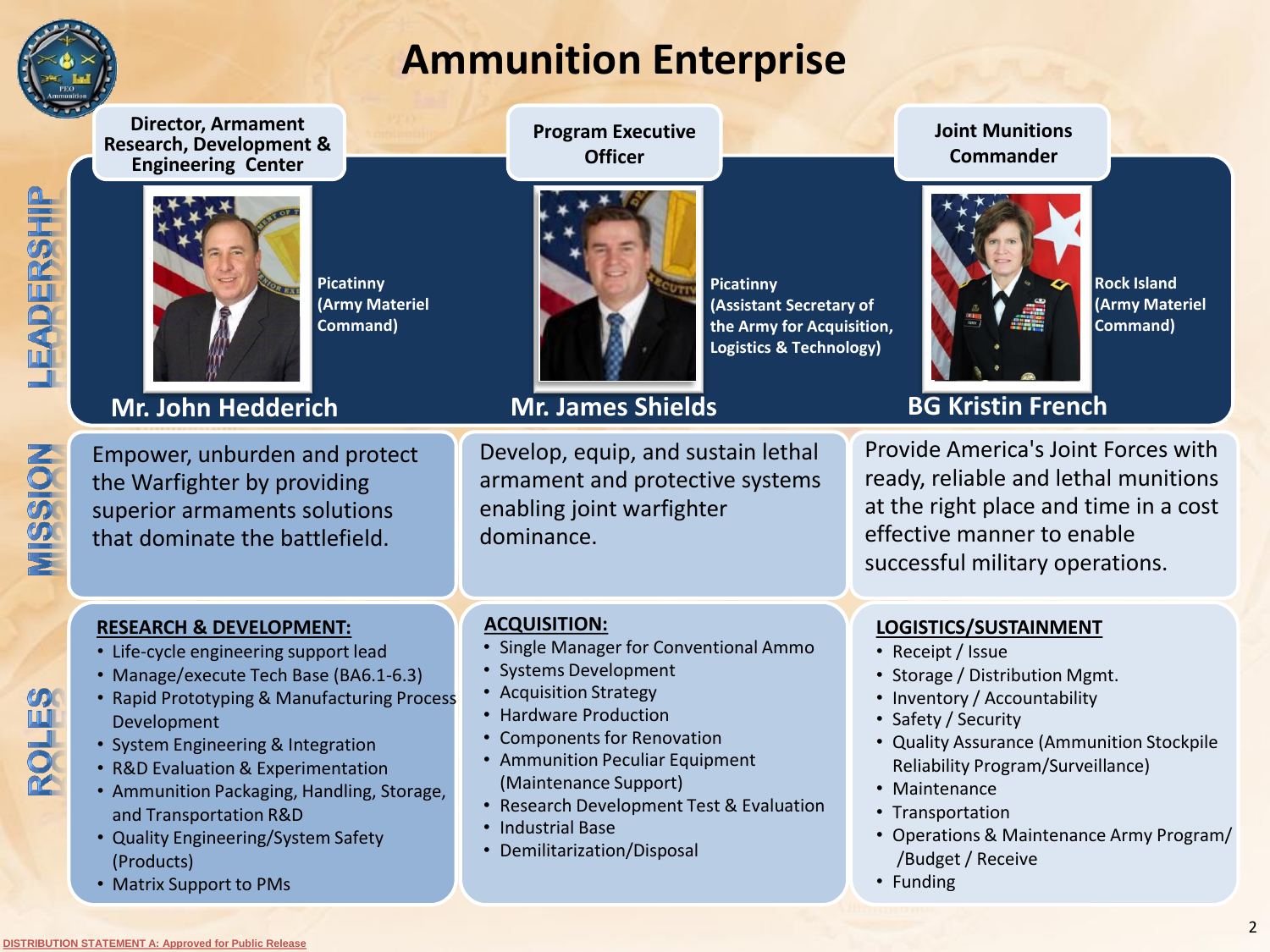

# **At the End of the Day…**



# *We're Meeting Joint Warfighter's Needs !*